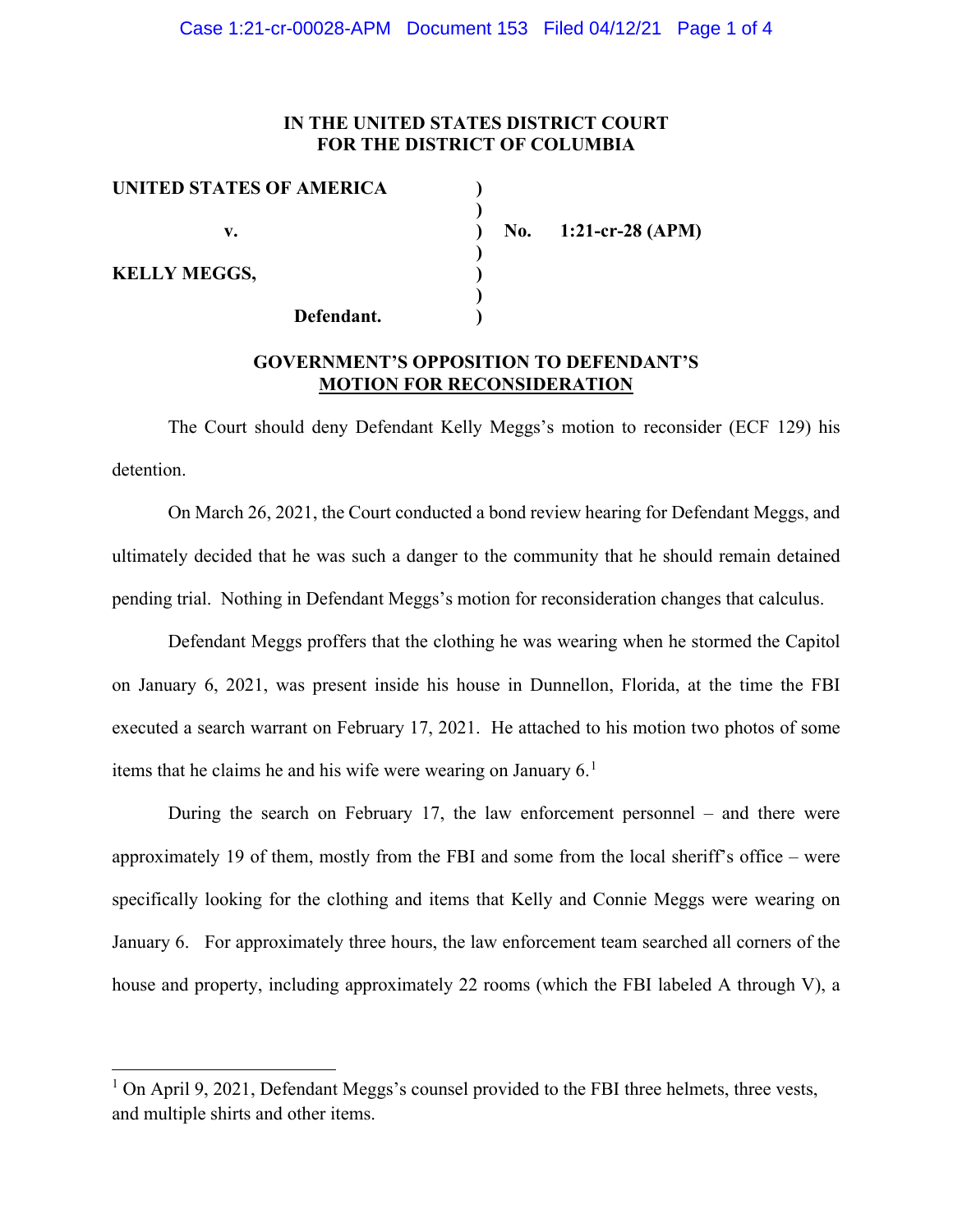#### Case 1:21-cr-00028-APM Document 153 Filed 04/12/21 Page 2 of 4

garage, a shed, a travel trailer, and three additional vehicles. The government submits that it is unlikely that the large volume of materials that the FBI collected from Defendant Meggs's counsel – including three helmets and three vests – were present on Defendant Meggs's property on February 17 and simply overlooked by the FBI. It is more likely that the items were secreted elsewhere and then retrieved by co-defendant Connie Meggs after her release (or by other individuals).

Regardless, the presence of these items should not change the Court's decision as to Defendant Meggs's detention. The Court did not base its decision on whether Defendant Meggs got rid of the clothing he had been wearing on January 6. Rather, the Court stated:

> But more importantly, in my view, Mr. Meggs has presented himself as somebody, through his words and his deeds and his conduct as somebody who presents a danger, because he is somebody who's a leader, somebody who was communicating not just within the Oath Keepers but with other organizations and prepared to come to Washington, D.C. to do violence….

> And then, perhaps most troubling of all, and this is, frankly, in all of the evidence that I've seen and presented with, the most express statement about somebody coming to Washington for something other than just a political rally. After learning that the Vice President would count the Electoral College votes, he writes, "that checks all the boxes. I think this is why we were called here. Anything less would be a terrible mistake. The natives are restless. Tell your friend this isn't a rally." And then he tells that same person: "Be very cautious." You know, all of those communications that happened before the 6th are indicative of somebody who is prepared for and planning for violence in the streets of Washington, D.C.

3/26/21 Tr. at 25, 28.

In making its findings, the Court only once mentioned that Defendant Meggs may have

"destroyed evidence or secreted evidence." *Id.* at 31. The Court stated:

The fact that none of his clothing has been found that he was wearing on that day and that there is this text-message chain between he and his wife that suggests that maybe he got rid of it, lessens the reliability that Mr. Meggs may have of complying with any conditions of release.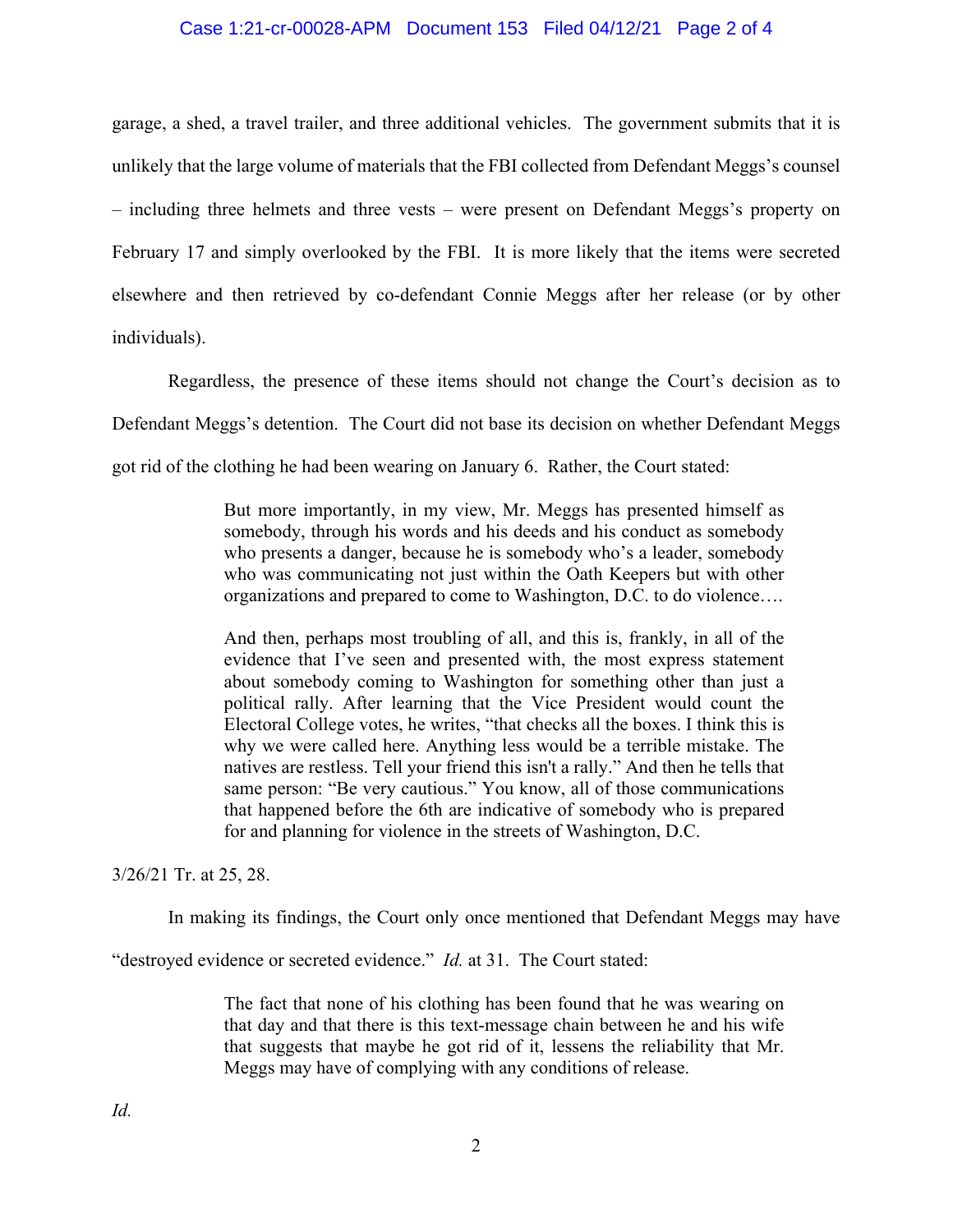#### Case 1:21-cr-00028-APM Document 153 Filed 04/12/21 Page 3 of 4

The state of the evidence is that Defendant Meggs likely *did* hide the items: The FBI did not locate them during the thorough search. Moreover, at the hearing, the Court noted the equivocal state of the evidence, using words like "suggests" and "maybe." And the Court found that this fact "lessens" the reliability of Defendant Meggs complying with release conditions, not that all reliability is removed.

Regardless, the Court's finding that Defendant Meggs may have secreted evidence was only one of four factors the Court considered in concluding that no combination of conditions would assure the safety of the community. *See id.* at 31-32 (mentioning secure communications, financial means, and being "less than forthcoming" in his FBI interview). The other factors – even if the items were in fact inside Defendant Meggs's house at the time of the search – still warrant Defendant Meggs's detention.

For all these reasons, Defendant Meggs's motion for reconsideration should be denied.

Respectfully submitted,

Jeffry North

 CHANNING D. PHILLIPS ACTING UNITED STATES ATTORNEY

By:

Jeffrey S. Nestler Assistant United States Attorney D.C. Bar No. 978296 Ahmed M. Baset Troy A. Edwards, Jr. Jeffrey S. Nestler Kathryn Rakoczy Assistant United States Attorneys U.S. Attorney's Office for the District of Columbia 555 4th Street, N.W. Washington, D.C. 20530